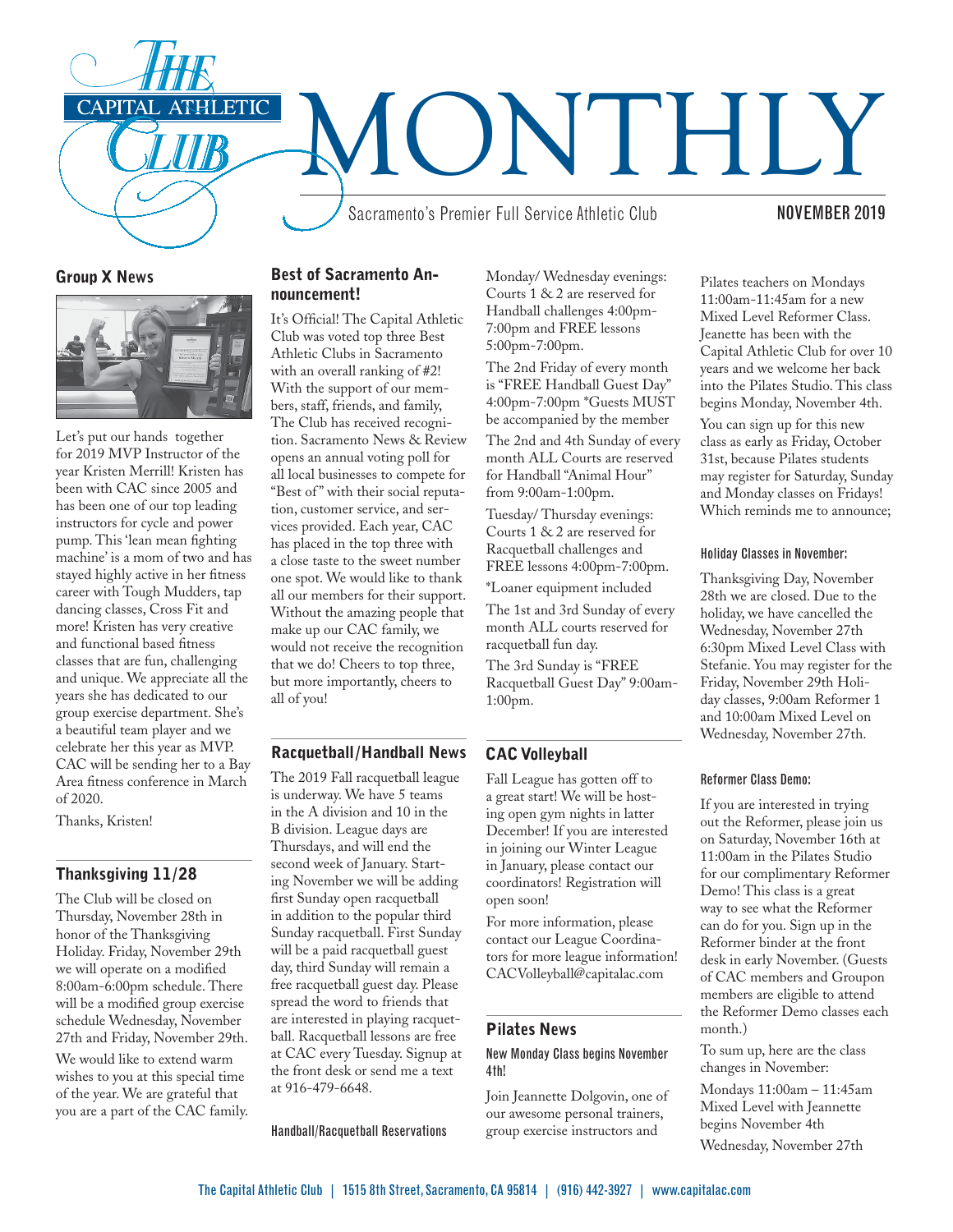#### CLUB NEWS 2000 FOR THE NEWS 2000 FOR THE NEWS 2000 FOR THE NEWS 2000 FOR THE NEWS 2000 FOR THE NEWS 2000 FOR THE NEWS 2000 FOR THE NEWS 2000 FOR THE NEWS 2000 FOR THE NEWS 2000 FOR THE NEWS 2000 FOR THE NEWS 2000 FOR THE N CLUB NEWS

6:30pm – 7:15pm Mixed Level with Stefanie is cancelled due to the Thanksgiving holiday. Thursday, November 28th – Closed, Happy Thanksgiving! Friday, November 29th Holiday Schedule 9:00am – 9:45am Reformer 1 10:00am – 10:45am Mixed Level classes. Sign up for Fridays classes on Wednesday, November 27th.

Contact Sabin Morris at smorris@capitalac.com for more Pilates program information.

#### Morgan Merrill

Be prepare for the holiday season! The Nano Elite facial includes a nano facial, micro-current and LED treatment all for \$200!

This is the ultimate experience for you and your skin! The Nano Facial is a facial treatment that can refresh, restore, and renew your skin using Nanotechnology to temporarily create micro-channels in the skin's surface, allowing products and nutrients to be deeply penetrated to the dermal layer where collagen stimulation happens. This is followed with a micro-current treatment that stimulates your facial muscles for a natural, temporary lift. The treatment is then finished with an LED treatment that helps to stimulates collagen, lightens pigmentation and calms the skin. This treatment is best done in a series, but results are seen after just one treatment! Book during the month of November and save \$25!

Book online at www.vagaro.com/ mm\_beauty or by call/text 916- 520-9310 or emailing morganmerrillbeauty@gmail.com

#### Pro Shop

Fall is finally here! The holidays are right around the corner which means extra food and effort in the gym. Come by the Pro-Shop for some new winter CAC clothing. We will continue to have current items on sale in order to make

room for new arrivals. Keep an eye out! If you have any ideas for some Fall Pro-Shop items, please let us know!

# Health News

## What Protein Does for Your Body

## What Is Protein?

Protein is one of a complex group of molecules that do all kinds of jobs in your body. They make up your hair, nails, bones, and muscles. Protein gives tissues and organs their shape and also helps them work the way they should. In short, protein is one of the building blocks that make you into who you are.

#### Emergency Energy

Protein isn't your body's first -- or even second -- choice for getting energy. That role is reserved for carbohydrates and fats. But when you're running low on calories, or if you're a serious athlete, thank protein for keeping you going past the point of normal energy stores.

#### Muscle Builder

You need protein to keep up the size and shape of your muscles. As you lose weight, protein prevents you from losing muscle at the same time. If you lift weights for strength, protein is the key to building more muscle.

#### Bone Strengthener

Studies show that getting the right amount of protein in your diet improves your bone health. It lowers your chance of osteoporosis (bone loss) by helping you hold on to your bone density, and it helps prevent breaks as you age, too.

## Boosts Your Immune System

Proteins are made of amino acids. These compounds help turn key players in your immune system

-- T cells, B cells, and antibodies -- into germ fighters that spot and kill harmful cells that enter your body before they can start an infection.

#### Cuts Cravings

Cravings are different than a true need for food. They come from your brain, not your stomach. Research shows that getting more protein can help curb these cravings, even late-night fridge raids.

#### Burns Fat

A high enough level of protein in your diet boosts your metabolism (the rate at which your body uses calories). This means you burn more calories a day -- even at rest -- than you would on a lowerprotein diet.

#### Heart Helper

Studies on protein, specifically protein from plants, show that it can help lower blood pressure. It can also decrease your LDL or bad cholesterol levels, which lowers your risk of heart disease.

#### Heals Injuries

There's a reason protein is called the building block of your body's tissues and organs. It powers faster wound repair by reducing inflammation and creating new tissue at the site of the injury.

#### Moves Nutrients

If you think of your blood stream as a canal, proteins are the cargo ships that carry vitamins, minerals, sugars, cholesterol, and oxygen through it and into cells and tissues that need them to work. Some proteins even store certain nutrients, like iron, so you have a backup supply when you need it.

#### Can You Get Too Much Protein?

A high-protein diet has clear benefits, but can too much harm your health? Yes, and the cost

could be a higher risk of cancer, higher cholesterol, kidney stones, weight gain, and constipation. But many of these potential effects depend on the type of protein you're getting and your overall diet. Ask your doctor or nutritionist what's best for you.

#### What Are the Best Ways to Get It?

Protein comes in lots of different forms. Reach for healthy, low-fat sources. Steer clear of saturated fats and highly processed options. Try to eat it throughout the day instead of cramming it into one meal. Keep up your fruit and veggie portions to get plenty of vitamins, minerals, and fiber.

# Advocare

#### Spark - Source of Energy with vitamins

20 Vitamins and minerals, a healthy and balanced source of energy (two sizes) with 3-5 hours of mental focused energy - A replacement for coffee or sodas and even your multi-vitamin.

#### Rehydrate - Electrolyte Replacement drink with vitamins

Helps replace minerals and electrolytes lost through sweat and activity, delay the onset of fatigue, maintain proper metabolism, and supports recovery after a workout. Using a blend of 16 vitamins, minerals and important electrolytes, Rehydrate helps prevent cramping during and after exercise.

#### Slam - A high powered portable and quick source of energy

A high powered portable and quick source of energy that helps sharpen mental forcus, is sugar free and is perfect for the person on the go.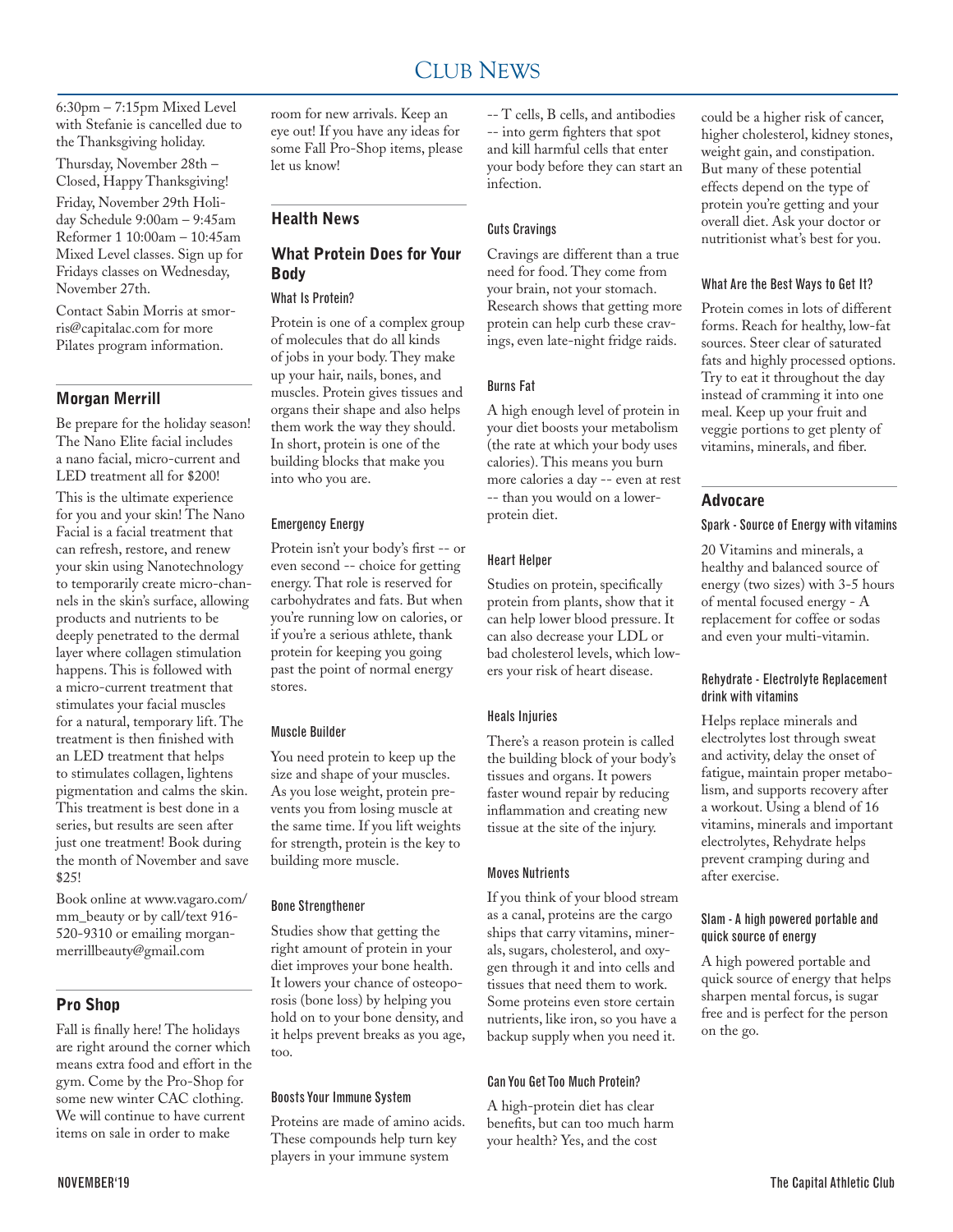# DEPARTMENT NEWS

## Rick Leonard General Manager

• Thanksgiving - The Club would like to wish you and all of your loved ones a blessed Thanksgiving holiday. Thank you for being a part of the CAC family.



- • Veterans Day November 11th We would like to thank all of you Veterans that have served and that are currently serving now, giving us the freedom that we have today.
- • Bench Space Please be considerate of those around you. Whether you are working out or taking a shower, please place your belongings in a day use locker or on top of the locker. As you may have experienced, there is limited bench space.

# John O'Sullivan

# Athletic Director, Newsletter Editor

#### josullivan@capitalac.com

• 'Don't look for motivation. Find your why, then no excuses will come between you and your goals!'

HIIT Cycle, or Abs blast. You'll be sure to get

- • We would like to welcome a few trainers to the CAC Training staff; Sabin Morris, Jeanette Dolgovin, and Scott Archibald. Stop by and say 'Hi.'
- Fee based personal training is available if you want to reach your goals faster and more effectively.

# Jonna Edwinson

Group Fitness Director • This is a busy time of year so if you're crunched for time, try one of our 30 minute classes:



- a great workout in a short period of time. • Interested in Yoga? Join Heather on Saturday, November 16th from 1:30-3:00pm for our intro to yoga class. You will learn basic positions, breath work, and instruction to prepare you for a regular class. The class will be inside Studio 3. Sign-ups will be located at the front desk.
- • Calling all bakers and animal lovers! I will be hosting my annual Holiday Bake Sale for homeless animals December 18th and 19th. Contact me if you are interested in donating a baked goody or working the table.
- • We will have a modified schedule the day before Thanksgiving Wednesday, November 27th. Schedule TBA.
- • Check out our new hybrid class: Cardio Pump! This combo class incorporates both cardio and strength allowing for a total body workout. Mondays at 9:00am with Jonna.
- • We will be hosting a Hip Hop Aerobics Pop Up class this month. Stay tuned for details!

# Morgan Merrill Beauty Esthetician

• Be prepared for the holiday season! The Nano Elite facial includes a nano facial, micro-current and LED treatment all for \$200!



• This is the ultimate experience for you and your skin! The Nano Facial is a facial treatment that can refresh, restore, and renew your skin using

Nanotechnology to temporarily create micro-channels in the skin's surface, allowing products and nutrients to be deeply penetrated to the dermal layer where collagen stimulation happens. This is followed with a micro-current treatment that stimulates your facial muscles for a natural, temporary lift. The treatment is then finished with an LED treatment that helps to stimulates collagen, lightens pigmentation and calms the skin. This treatment is best done in a series, but results are seen after just one treatment! Book during the month of November and save \$25! Book online at www.vagaro.com/mm\_beauty or by call/text 916- 520-9310 or emailing morganmerrillbeauty@gmail.com

To book call/text 916-520-9310 or email morganmerrillbeauty@ gmail.com! Gift certificates available!

#### Brooke McManus **Membershin**

• Give the gift of good health! Refer your friends and family members to the Club! Nothing beats accountability from friends at the gym! For referring a new member to CAC, we will gift you with a referral credit of \$50! Please contract Brooke or Tom in Membership for current Club enrollment specials!



- Follow CAC on all of our Social Media Platforms!
- Twitter: @capitalathletic
- Instagram:@capitalac
- Facebook: @capitalathleticclub

# Capital Cutters

Contact: Michelle (916-812-2352), Linda (916-479-3709), Veronica (916-256-6738), or Jennifer (916-430-9484) today to set up an appointment.



FALL IN LOVE WTH YOUR HAIR AGAIN! Great hair doesn't happen by accident, it happens by appointment. Vamp up your color this fall with a single color, grey blending camo color, highlights, or balayage. With any color service, RECEIVE A FREE CONDITIONING TREATMENT!! Come into Capital Cutters to schedule your appointment today!

# Brian, Andrew, and Rico Massage Department

Can living a life of gratitude really make a difference in our lives? With Thanksgiving on the horizon, it's a worthwhile question. Sometimes, it can be hard to avoid feeling down, because, let's face it, we all have "stuff". But science has shown that choosing gratitude over feeling sorry for ourselves can have a profound impact on our life. Studies have proven that living a life of gratitude can open the door to more relationships, improve physical and emotional health, enhance empathy and reduce aggression, improve sleep and self esteem and increase mental strength. We all have the ability and opportunity to sow the seeds of gratitude. A place to start is to spend a few moments on a daily basis focusing on a few things for which we are grateful. It can be simple things like access to good food, clean water, shelter, the significant people in our lives, and the list goes on. Perhaps it's time to start your own "gratitude farm" and be prepared to "reap your happy harvest". "Happy Thanksgiving" from Brian, Rico and Andrew, your CAC massage team, we are grateful for all of you.

Cheerio~ Brian, Rico and Andrew